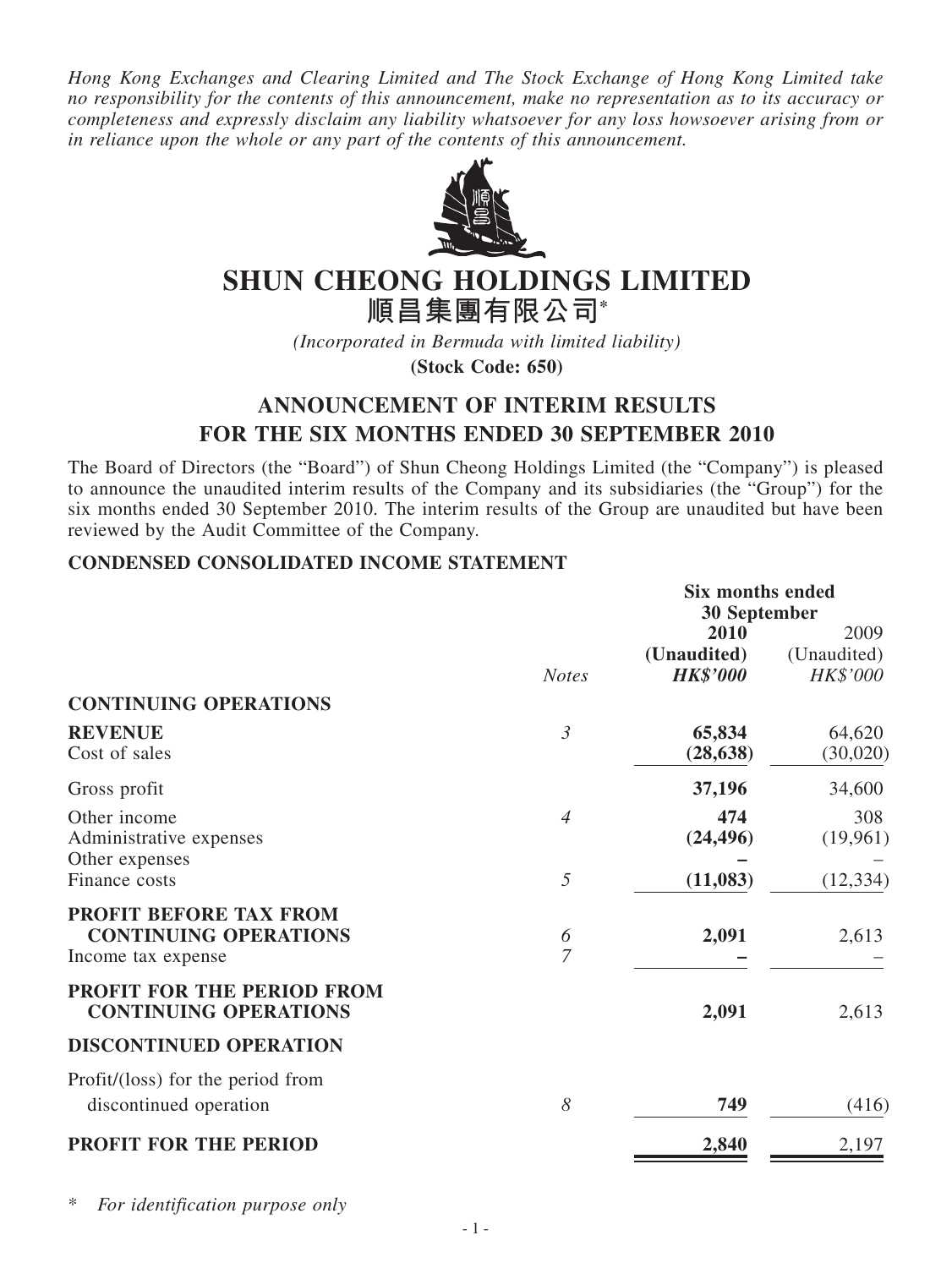|                                                                                       |              | <b>Six months ended</b><br>30 September |              |
|---------------------------------------------------------------------------------------|--------------|-----------------------------------------|--------------|
|                                                                                       |              |                                         |              |
|                                                                                       |              | 2010                                    | 2009         |
|                                                                                       |              | (Unaudited)                             | (Unaudited)  |
|                                                                                       | <b>Notes</b> | <b>HK\$'000</b>                         | HK\$'000     |
| Attributable to:                                                                      |              |                                         |              |
| Owners of the parent                                                                  |              | 2,878                                   | 2,206        |
| Non-controlling interests                                                             |              | (38)                                    | (9)          |
|                                                                                       |              | 2,840                                   | 2,197        |
| <b>EARNINGS PER SHARE ATTRIBUTABLE TO</b><br>ORDINARY EQUITY HOLDERS<br>OF THE PARENT | 9            |                                         |              |
| <b>Basic</b>                                                                          |              |                                         |              |
| - For profit for the period                                                           |              | 0.83 cents                              | $0.64$ cents |
| - For profit from continuing operations                                               |              | $0.61$ cents                            | $0.76$ cents |
| Diluted                                                                               |              |                                         |              |
| - For profit for the period                                                           |              | 0.83 cents                              | $0.64$ cents |
| - For profit from continuing operations                                               |              | $0.61$ cents                            | $0.76$ cents |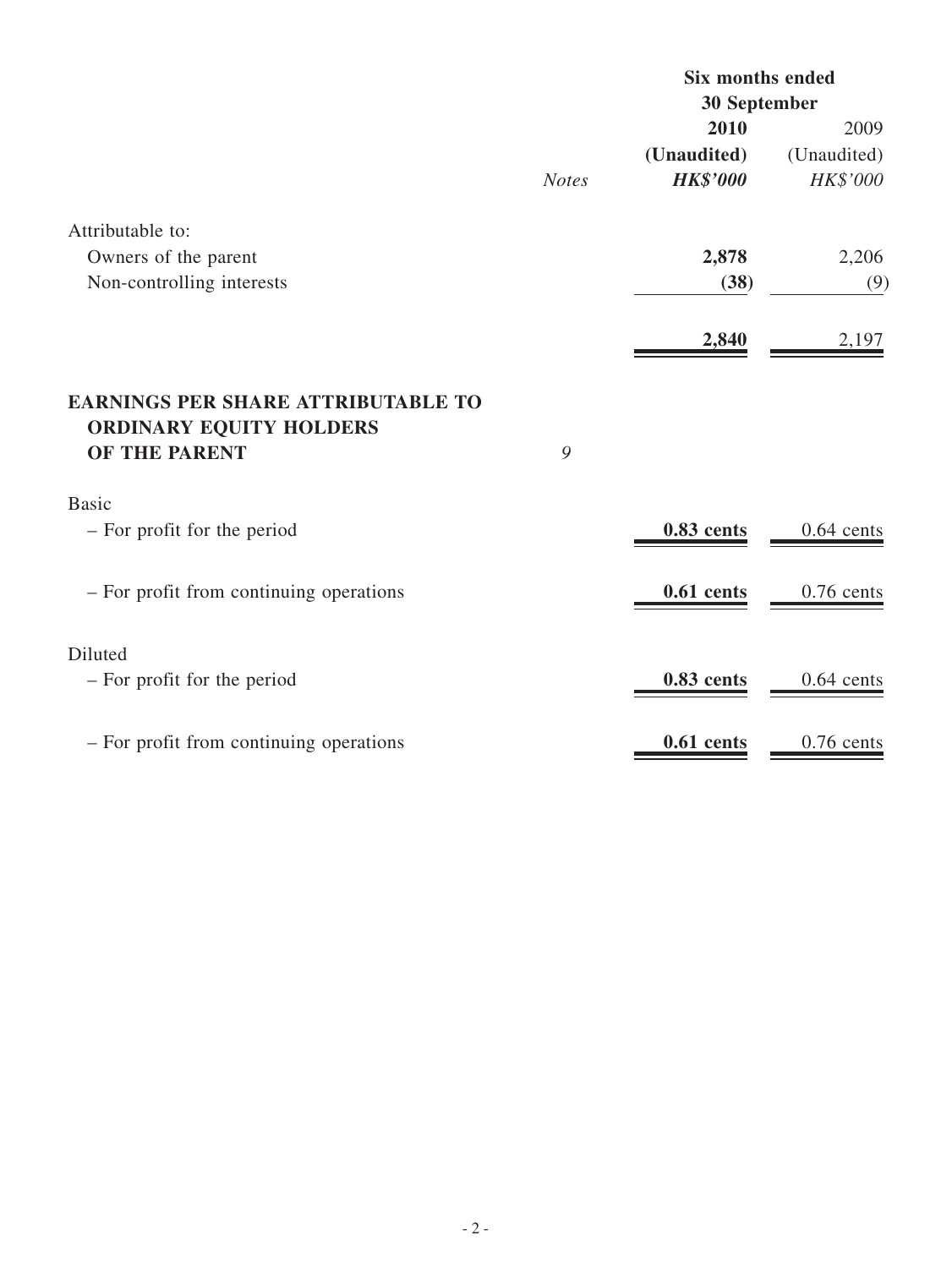## **CONDENSED CONSOLIDATED STATEMENT OF COMPREHENSIVE INCOME**

| <b>Six months ended</b> |             |
|-------------------------|-------------|
| 30 September            |             |
| 2010                    | 2009        |
| (Unaudited)             | (Unaudited) |
| <b>HK\$'000</b>         | HK\$'000    |
| 2,840                   | 2,197       |
|                         |             |
|                         |             |
| 2,840                   | 2,197       |
|                         |             |
| 2,878                   | 2,206       |
| (38)                    | (9)         |
| 2,840                   | 2,197       |
|                         |             |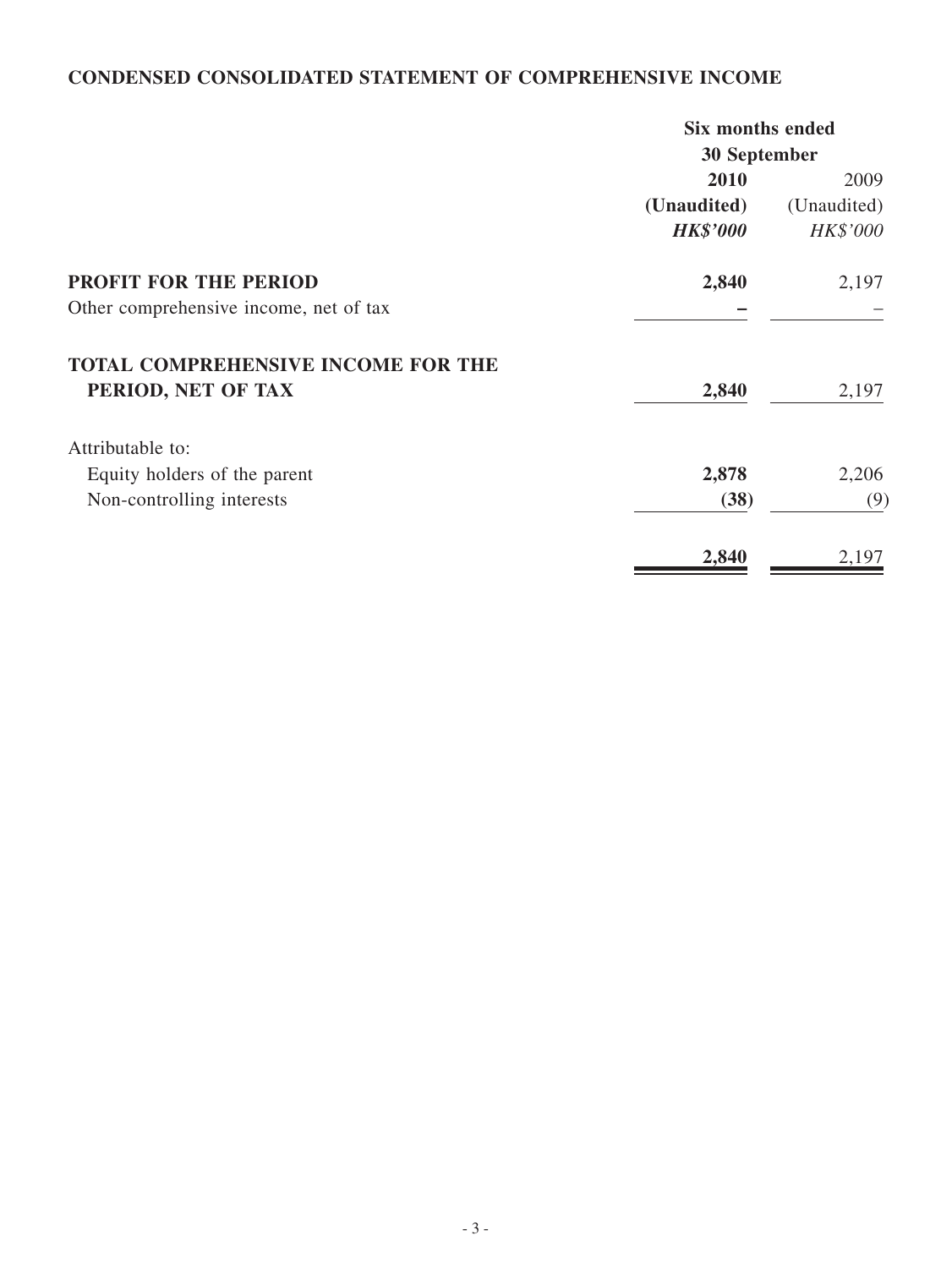## **CONDENSED CONSOLIDATED STATEMENT OF FINANCIAL POSITION**

|                                                   |              | As at           | As at     |
|---------------------------------------------------|--------------|-----------------|-----------|
|                                                   |              | 30 September    | 31 March  |
|                                                   |              | 2010            | 2010      |
|                                                   |              | (Unaudited)     | (Audited) |
|                                                   | <b>Notes</b> | <b>HK\$'000</b> | HK\$'000  |
| <b>NON-CURRENT ASSETS</b>                         |              |                 |           |
| Property, plant and equipment                     |              | 479,175         | 488,154   |
| Deferred tax assets                               |              | 1,025           | 1,025     |
|                                                   |              |                 |           |
| Total non-current assets                          |              | 480,200         | 489,179   |
| <b>CURRENT ASSETS</b>                             |              |                 |           |
| Inventories                                       |              | 3,363           | 3,126     |
| Gross amount due from contract customers          |              |                 | 547       |
| Trade receivables                                 | 10           | 12,209          | 15,825    |
| Prepayments, deposits and other receivables       |              | 15,342          | 9,497     |
| Cash and cash equivalents                         |              | 82,342          | 86,901    |
| Total current assets                              |              | 113,256         | 115,896   |
| <b>CURRENT LIABILITIES</b>                        |              |                 |           |
| Gross amount due to contract customers            |              |                 | 6,046     |
| Trade payables                                    | 11           | 12,622          | 7,320     |
| Other payables and accruals                       |              | 25,227          | 45,775    |
| Interest-bearing bank borrowing – current portion |              | 3,390           | 3,390     |
| Tax payable                                       |              | 3,130           |           |
| Total current liabilities                         |              | 44,369          | 62,531    |
| <b>NET CURRENT ASSETS</b>                         |              | 68,887          | 53,365    |
|                                                   |              |                 |           |
| <b>TOTAL ASSETS LESS CURRENT LIABILITIES</b>      |              | 549,087         | 542,544   |
| <b>NON-CURRENT LIABILITIES</b>                    |              |                 |           |
| Convertible bonds                                 |              | 95,318          | 91,113    |
| Interest-bearing bank borrowing                   |              | 253,120         | 253,120   |
| Total non-current liabilities                     |              | 348,438         | 344,233   |
| <b>Net assets</b>                                 |              | 200,649         | 198,311   |
|                                                   |              |                 |           |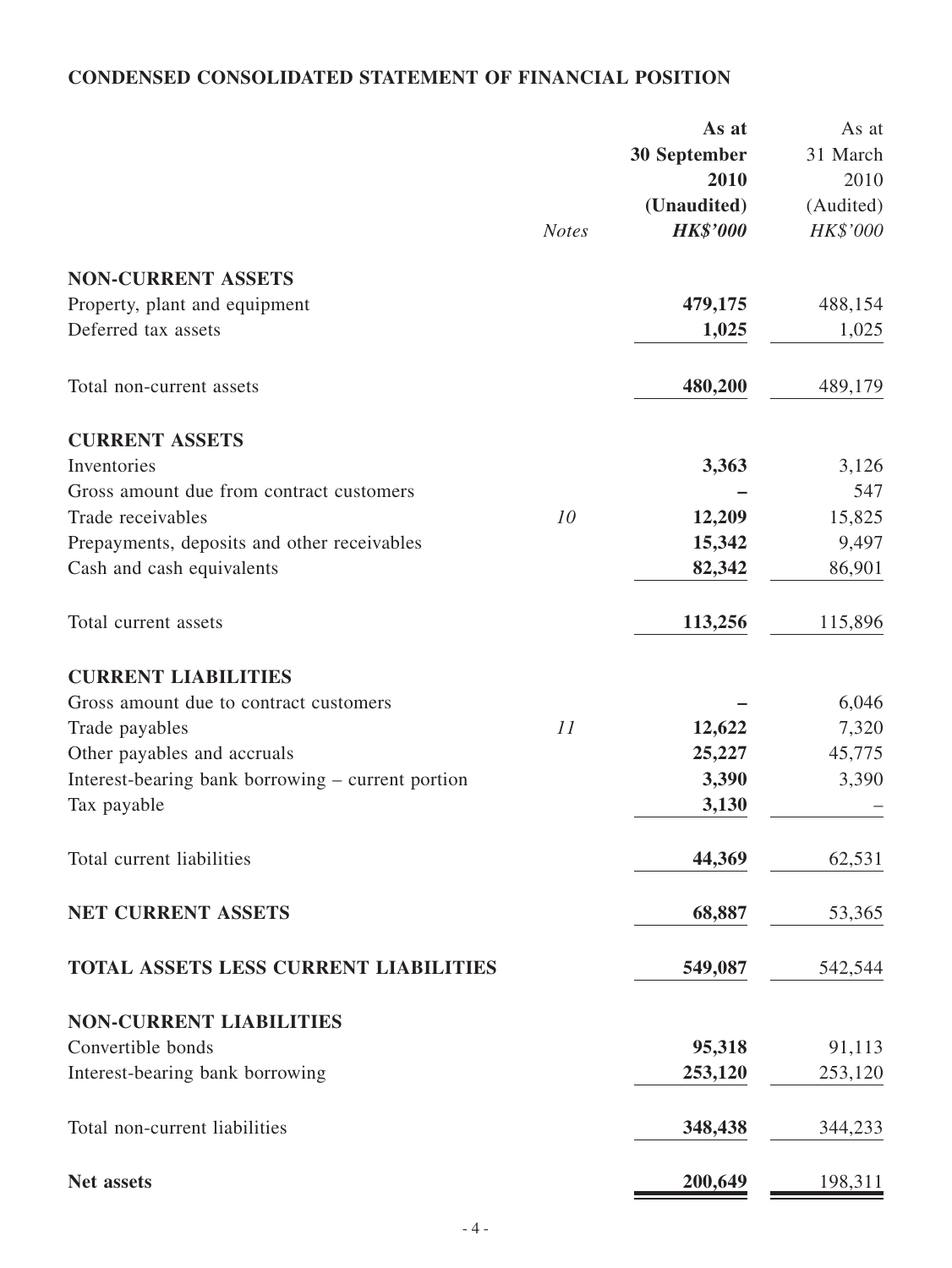## **CONDENSED CONSOLIDATED STATEMENT OF FINANCIAL POSITION**

|                                             | As at           | As at     |
|---------------------------------------------|-----------------|-----------|
|                                             | 30 September    | 31 March  |
|                                             | 2010            | 2010      |
|                                             | (Unaudited)     | (Audited) |
|                                             | <b>HK\$'000</b> | HK\$'000  |
| <b>EQUITY</b>                               |                 |           |
| Equity attributable to owners of the parent |                 |           |
| Issued capital                              | 3,473           | 3,473     |
| Equity component of convertible bonds       | 43,272          | 43,272    |
| Reserves                                    | 153,179         | 150,301   |
|                                             | 199,924         | 197,046   |
| <b>Non-controlling interests</b>            | 725             | 1,265     |
| <b>Total equity</b>                         | 200,649         | 198,311   |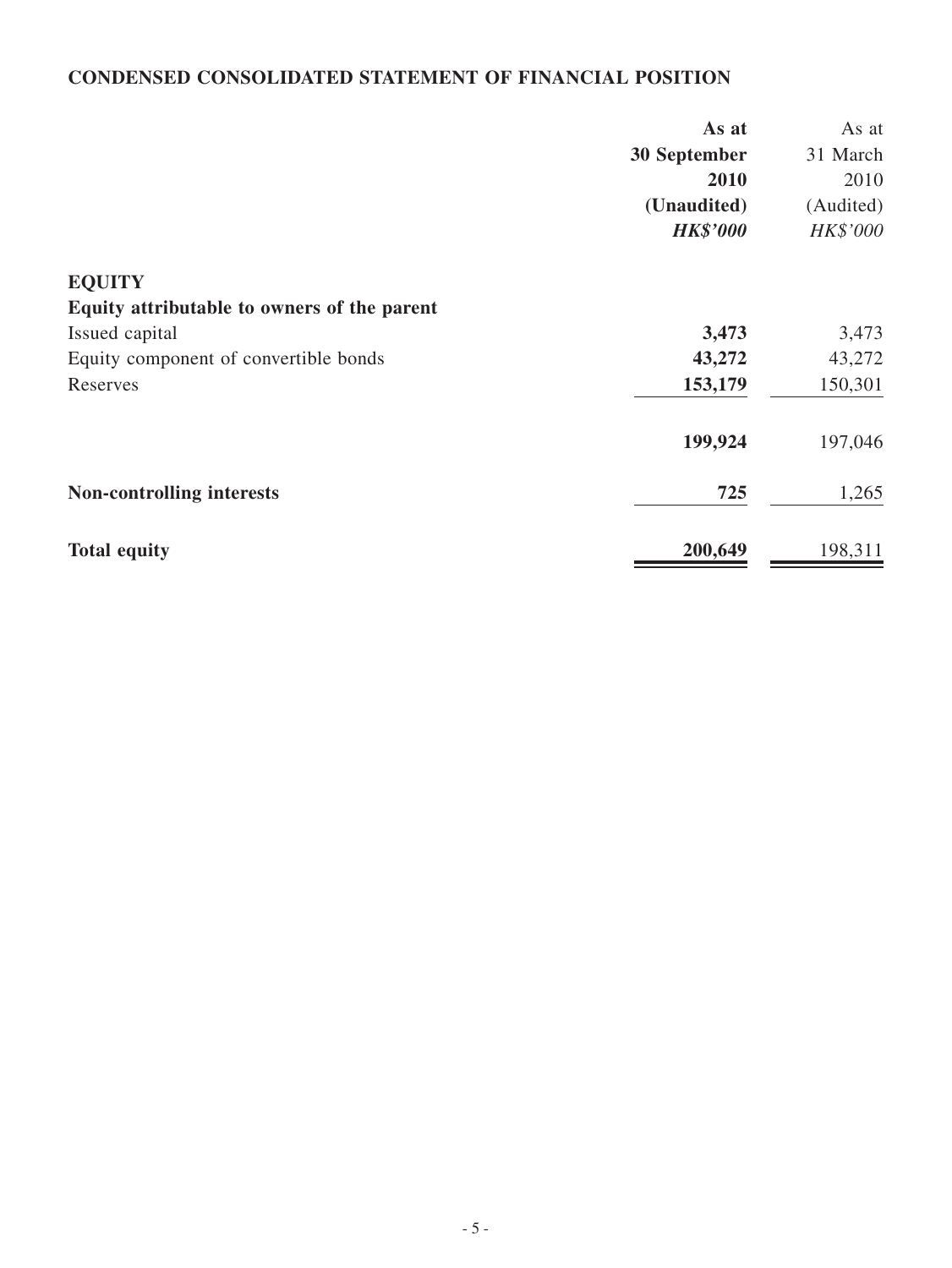#### **1. BASIS OF PREPARATION**

#### **Basis of preparation**

The unaudited condensed consolidated interim financial statements for the six months ended 30 September 2010 have been prepared in accordance with the disclosure requirements set out in Appendix 16 of the Rules Governing the Listing of Securities on The Stock Exchange of Hong Kong Limited (the "Listing Rules") and the Hong Kong Accounting Standard ("HKAS") 34 "Interim Financial Reporting" issued by the Hong Kong Institute of Certified Public Accountants ("HKICPA").

The unaudited condensed consolidated interim financial statements do not include all the information and disclosures required in the annual financial statements, and should be read in conjunction with the Group's annual financial statements for the year ended 31 March 2010.

#### **2. ACCOUNTING POLICIES**

The accounting policies and basis of preparation adopted in the preparation of the unaudited condensed consolidated interim financial statements are consistent with those followed in the preparation of the Group's financial statements for the year ended 31 March 2010, except for the adoption of the new and revised Hong Kong Financial Reporting Standards ("HKFRSs", which include all Hong Kong Financial Reporting Standards, HKASs and interpretations) issued by the HKICPA that affect the Group and are adopted for the first time for the current period's financial statements.

| HKFRS 1 (Revised)               | First-time Adoption of Hong Kong Financial Reporting Standards |
|---------------------------------|----------------------------------------------------------------|
| HKFRS 1 (Amendments)            | Amendments to HKFRS 1 First-time Adoption of Hong              |
|                                 | Kong Financial Reporting Standards - Additional                |
|                                 | <b>Exemptions for First-time Adopters</b>                      |
| <b>HKFRS 2 (Amendments)</b>     | Amendments to HKFRS 2 Share-based Payment – Group              |
|                                 | Cash-settled Share-based Payment Transactions                  |
| HKFRS 3 (Revised)               | <b>Business Combinations</b>                                   |
| HKAS 27 (Revised)               | <b>Consolidated and Separate Financial Statements</b>          |
| <b>HKAS 32 Amendments</b>       | Amendments to HKAS 32 Financial Instruments:                   |
|                                 | Presentation – Classification of Rights Issues                 |
| <b>HKAS 39 Amendments</b>       | Amendment to HKAS 39 Financial Instruments: Recognition        |
|                                 | and Measurement – Eligible Hedged Items                        |
| $HK(IFRIC) - Int 17$            | Distributions of Non-cash Assets to Owners                     |
| Amendments to HKFRS 5 included  | Amendments to HKFRS 5 Non-current Assets Held for Sale         |
| in Improvement to HKFRSs issued | and Discontinued Operations – Plan to sell the Controlling     |
| in October 2009                 | interest in a Subsidiary                                       |
| HK Interpretation 4             | Leases – Determination of the Length of Lease Term in          |
|                                 | Respect of Hong Kong Land Leases                               |
| Annual Improvements Project     | Improvements to HKFRSs 2009                                    |

The adoption of the new standards and interpretations has had no material effect on the accounting policies of the Group and the methods of computation in the unaudited condensed consolidated interim financial statements.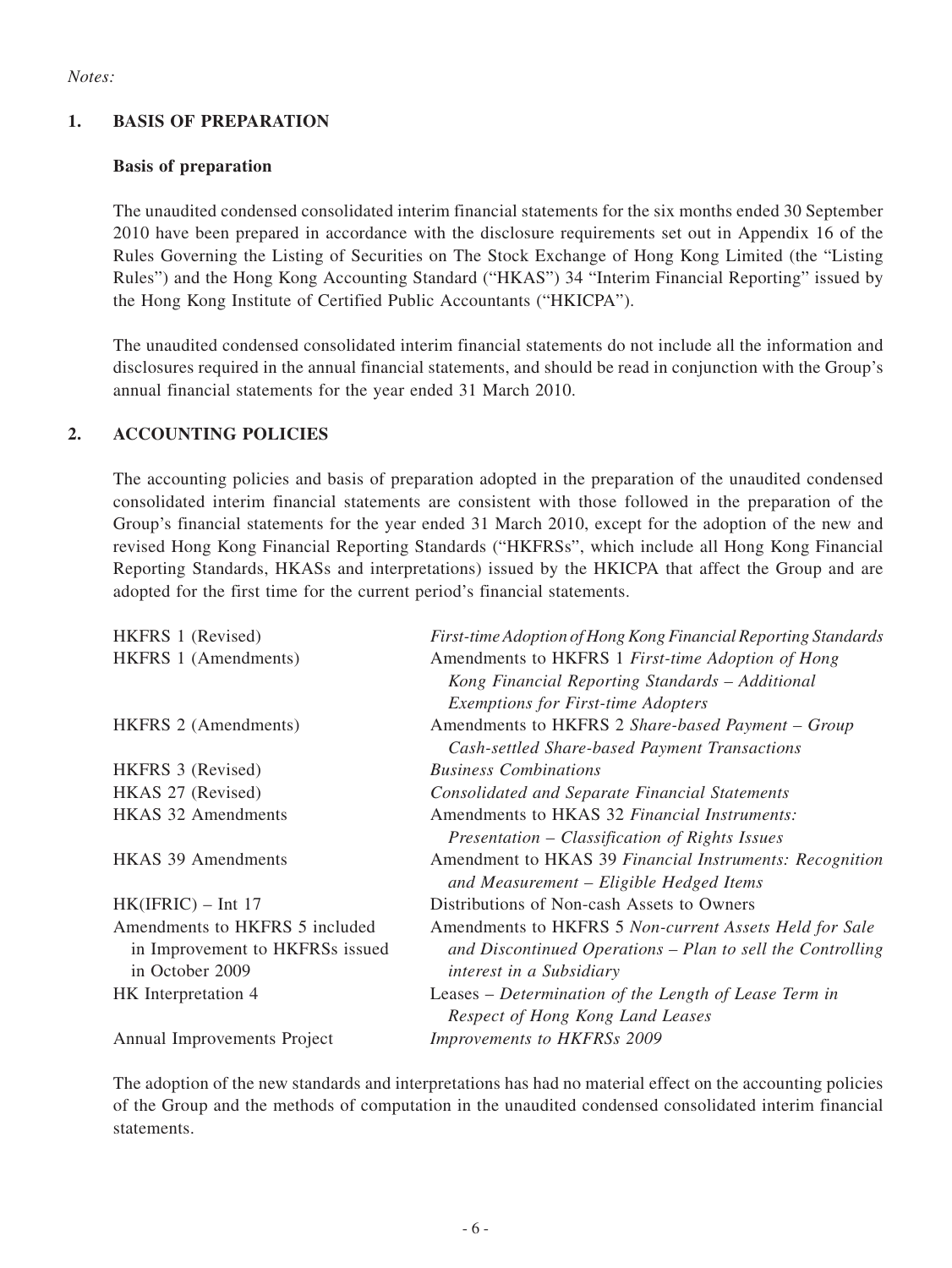#### **3. operating segment INFORMATION**

For management purposes, the Group is organised into business units based on their products and services and has two reportable operating segments as follows:

- (a) the hotel business consists of the hotel and restaurant operations in PRC; and
- (b) the building services contracting and maintenance business consists of the provision of building related maintenance services. During the period, the Group sold the whole of the building services contracting and maintenance business.

Management monitors the results of its operating segments separately for the purpose of making decisions about resources allocation and performance assessment. Segment performance is evaluated based on reportable segment profit, which is a measure of adjusted operating profit before tax.

Intersegment sales and transfers are transacted with reference to the selling prices used for sales made to third parties at the prevailing market prices.

Segment results:

|                             | For the six months ended 30 September |                              |                             |                                                    |              |          |
|-----------------------------|---------------------------------------|------------------------------|-----------------------------|----------------------------------------------------|--------------|----------|
|                             |                                       | <b>Continuing operations</b> |                             | <b>Discontinued operation</b>                      |              |          |
|                             |                                       | <b>Hotel Business</b>        | <b>Maintenance Business</b> | <b>Building Services</b><br><b>Contracting and</b> | <b>Total</b> |          |
|                             | 2010                                  | 2009                         | 2010                        | 2009                                               | 2010         | 2009     |
|                             |                                       | (Unaudited)                  | (Unaudited)                 |                                                    | (Unaudited)  |          |
|                             | HK\$'000                              | HK\$'000                     | HK\$'000                    | HK\$'000                                           | HK\$'000     | HK\$'000 |
| <b>Segment revenue</b>      |                                       |                              |                             |                                                    |              |          |
| Sales to external customers | 65,834                                | 64,620                       | 1,321                       | 12,960                                             | 67,155       | 77,580   |
| Other revenue               | 436                                   | 290                          | 496                         | 182                                                | 932          | 472      |
| Revenue                     | 66,270                                | 64,910                       | 1,817                       | 13,142                                             | 68,087       | 78,052   |
| <b>Segment results</b>      | 13,136                                | 14,929                       | 749                         | (406)                                              | 13,885       | 14,523   |
| Interest income             |                                       |                              |                             |                                                    | 38           | 18       |
| Unallocated expenses        |                                       |                              |                             |                                                    | (4,807)      | (4,400)  |
| Finance costs               |                                       |                              |                             |                                                    | (6,276)      | (7,944)  |
| Profit before tax           |                                       |                              |                             |                                                    | 2,840        | 2,197    |
| Income tax expense          |                                       |                              |                             |                                                    |              |          |
| Profit for the period       |                                       |                              |                             |                                                    | 2,840        | 2,197    |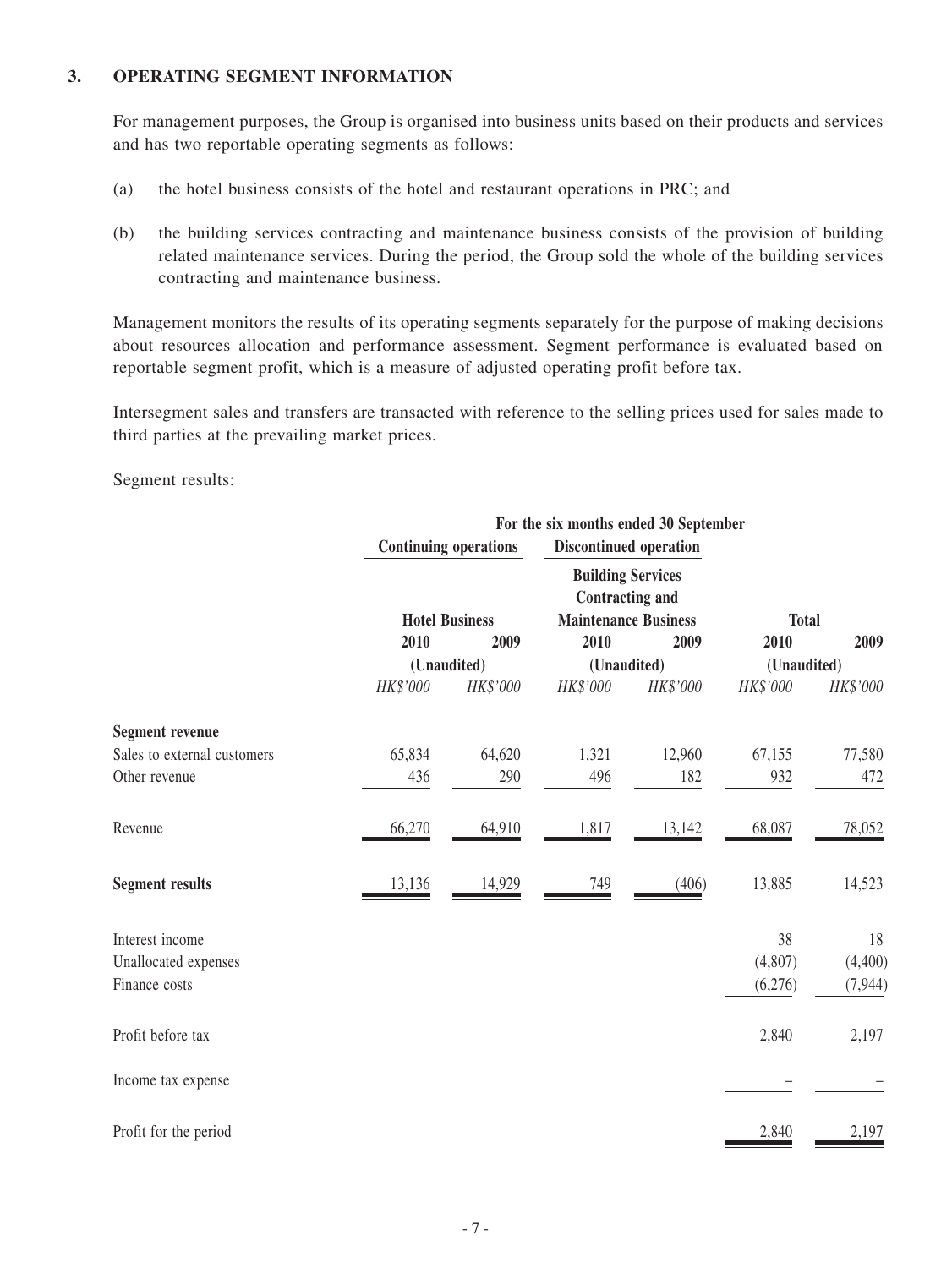### **4. OTHER REVENUE**

An analysis of other revenue from continuing operations is as follows:

|                 | Six months ended<br>30 September |             |
|-----------------|----------------------------------|-------------|
|                 | 2010                             | 2009        |
|                 | (Unaudited)                      | (Unaudited) |
|                 | <b>HK\$'000</b>                  | HK\$'000    |
| Interest income | 38                               | 18          |
| Other           | 436                              | 290         |
|                 | 474                              | 308         |

### **5. FINANCE COSTS**

An analysis of finance costs from continuing operations is as follows:

|                                                           | Six months ended<br>30 September |                         |
|-----------------------------------------------------------|----------------------------------|-------------------------|
|                                                           | <b>2010</b>                      | 2009                    |
|                                                           | (Unaudited)<br><b>HK\$'000</b>   | (Unaudited)<br>HK\$'000 |
| Interest on bank loans, overdrafts and other loans wholly |                                  |                         |
| repayable within five years                               | 6,276                            | 7,934                   |
| Interest on convertible bonds                             | 4,807                            | 4,400                   |
|                                                           | 11,083                           | 12,334                  |

No interest was capitalised by the Group in both periods.

### **6. PROFIT BEFORE TAX**

The Group's profit before tax from continuing operations is arrived at after charging the following:

|                                                              | Six months ended<br>30 September |             |
|--------------------------------------------------------------|----------------------------------|-------------|
|                                                              |                                  |             |
|                                                              | 2010                             | 2009        |
|                                                              | (Unaudited)                      | (Unaudited) |
|                                                              | <b>HK\$'000</b>                  | HK\$'000    |
| Cost of services provided                                    | 28,638                           | 30,020      |
| Depreciation                                                 | 14,299                           | 14,019      |
| Minimum lease payments under operating leases                |                                  |             |
| in respect of land and buildings                             | 92                               | 76          |
| Employee benefit expense (including directors' remuneration) | 8,625                            | 7,128       |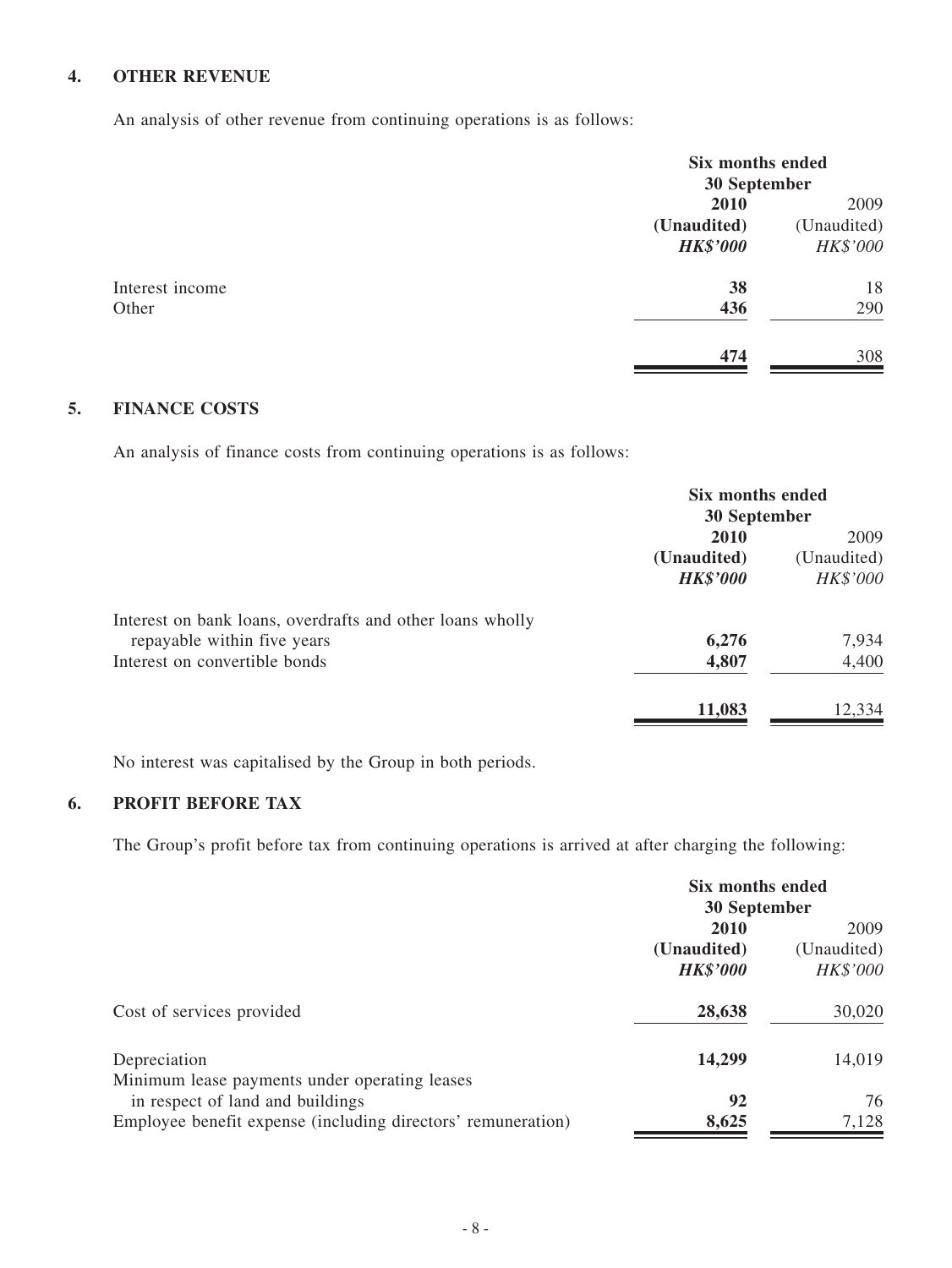#### **7. INCOME TAX EXPENSE**

No provision for Hong Kong profits tax has been made as the Group's subsidiaries either did not generate any assessable profits arising in Hong Kong during the period or have available tax losses brought forward from prior years to offset the assessable profits generated during the period (2009: Nil).

No provision for PRC corporate income tax has been made as the Group has sufficient tax loss brought forward to offset the assessable profits for the period.

#### **8. DISCONTINUED OPERATION**

On 21 September 2010, the Company announced the decision of its board of directors to dispose of its entire interest in Super Highway Services Limited and its subsidiaries (collectively the "Disposed Group"). The Disposed Group is engaged in the building services contracting and maintenance business. The disposal of the Disposed Group was completed on 28 September 2010. As at 30 September 2010, no assets or liabilities of the Group were attributable to this discontinued operation.

**2010** 2009

|                                                                   | 401 V<br><b>HK\$'000</b> | ZUUZ<br>HK\$'000 |
|-------------------------------------------------------------------|--------------------------|------------------|
| Revenue                                                           | 1,817                    | 13,142           |
| Expenses                                                          | (1,517)                  | (13, 548)        |
| Finance costs                                                     |                          | (10)             |
| Profit/(loss) of the discontinued operation                       | 300                      | (416)            |
| Gain on disposal of the Disposed Group                            | 449                      |                  |
| Profit/(loss) before tax from the discontinued operation          | 749                      | (416)            |
| Income tax expense                                                |                          |                  |
| Profit/(loss) for the period from the discontinued operation      | 749                      | (416)            |
| Attributable to:                                                  |                          |                  |
| Owners of the parent                                              | 749                      | (437)            |
| Non-controlling interests                                         |                          | 21               |
|                                                                   | 749                      | (416)            |
| The net cash flows incurred by the Disposed Group are as follows: |                          |                  |
|                                                                   | 2010                     | 2009             |
|                                                                   | <b>HK\$'000</b>          | HK\$'000         |
| Operating activities                                              | 1,358                    | 1,491            |
| Investing activities                                              | (6, 283)                 |                  |
| Financing activities                                              |                          |                  |
| Net cash inflow/(outflow)                                         | (4, 925)                 | 1,491            |
| Earnings/(loss) per share:                                        |                          |                  |
| Basic, from the discontinued operation                            | $0.22$ cents             | $(0.13$ cents)   |
| Diluted, from the discontinued operation                          | $0.11$ cents             | $(0.13$ cents)   |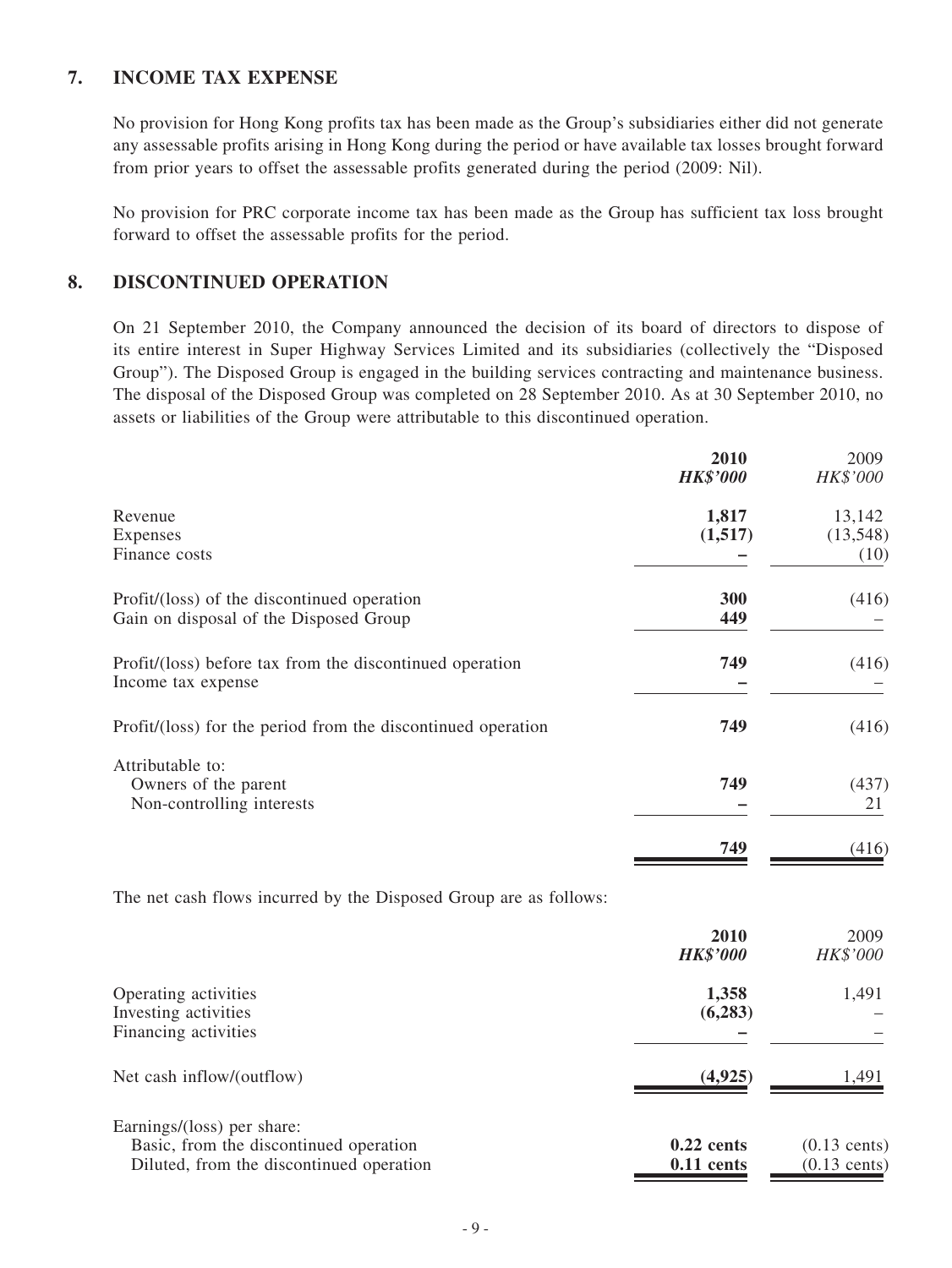The calculation of basic and diluted earnings/(loss) per share from the discontinued operation are based on:

|                                                                                                                               | 2010        | 2009          |
|-------------------------------------------------------------------------------------------------------------------------------|-------------|---------------|
| Profit/(loss) attributable to ordinary equity holders of the<br>parent from the discontinued operation                        | HK\$749,000 | (HK\$437,000) |
| Weighted average number of ordinary shares in<br>issued during the period used in the basic earnings<br>per share calculation | 347,326,000 | 347,326,000   |
| Weighted average number of ordinary shares used<br>in the diluted earnings per share calculation                              | 672,089,193 | 347,326,000   |

#### **9. EARNINGS PER SHARE ATTRIBUTABLE TO ORDINARY EQUITY HOLDERS OF THE PARENT**

The calculation of basic earnings per share is based on the profit for the period attributable to ordinary equity holders of the parent, and the weighted average number of ordinary shares in issue during the period.

The calculation of diluted earnings per share amounts is based on the profit for the period attributable to ordinary equity holders of the parent, adjusted to reflect the interest on the convertible bonds, where applicable (see below). The weighted average number of ordinary shares used in the calculation is the number of ordinary shares in issues during the period, as used in the basic earnings per share calculation, and the weighted average number of ordinary shares assumed to have been issued at no consideration on the deemed exercise or conversion of all dilutive potential ordinary shares into ordinary shares.

No adjustment has been made to the basic earnings per share amounts presented for the period ended 30 September 2010 and 2009 in respect of a dilution as the impact of the convertible bonds outstanding had an anti-dilutive effect on the basic earnings per share amounts presented.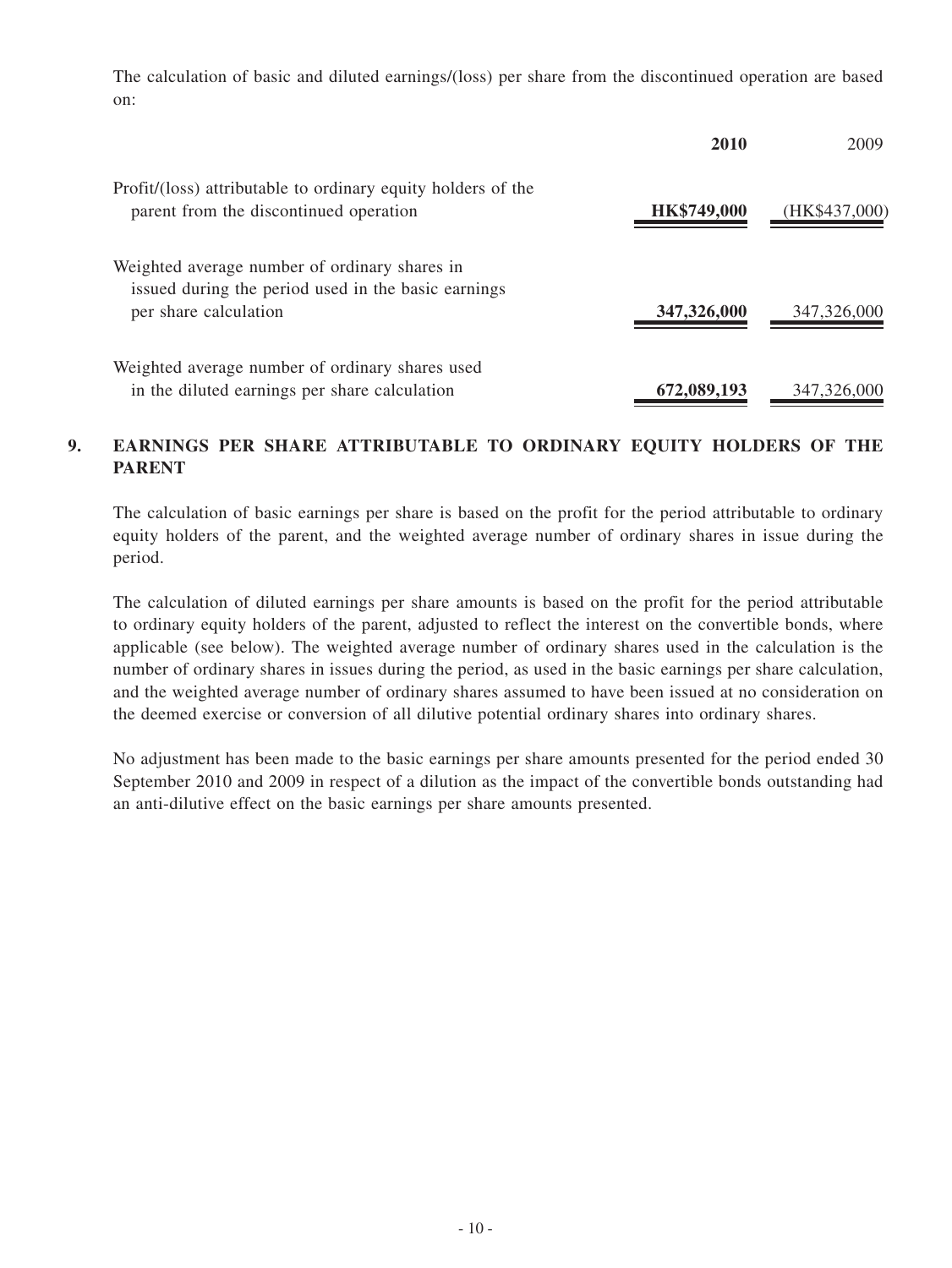The calculation of basic earnings and diluted earnings per share amount are based on:

|                                                                                                                           | <b>Six months ended</b><br><b>30 September</b> |                                 |
|---------------------------------------------------------------------------------------------------------------------------|------------------------------------------------|---------------------------------|
|                                                                                                                           | 2010<br>(Unaudited)<br><b>HK\$'000</b>         | 2009<br>(Unaudited)<br>HK\$'000 |
| <b>Earnings</b>                                                                                                           |                                                |                                 |
| Profit/(loss) attributable to ordinary equity holders of the parent,<br>used in the basic earnings per share calculation: |                                                |                                 |
| From continuing operations                                                                                                | 2,129                                          | 2,643                           |
| From a discontinued operation                                                                                             | 749                                            | (437)                           |
|                                                                                                                           | 2,878                                          | 2,206                           |
| Interests on convertible bonds                                                                                            | 4,807                                          | 4,400                           |
| Profit attributable to ordinary equity holders of the                                                                     |                                                |                                 |
| parent before interests on convertible bonds                                                                              | 7,685*                                         | 6,606*                          |
| Attributable to:                                                                                                          |                                                |                                 |
| Continuing operations                                                                                                     | 6,936*                                         | $7,043*$                        |
| Discontinued operation                                                                                                    | 749                                            | (437)                           |
|                                                                                                                           | 7,685*                                         | 6,606*                          |
|                                                                                                                           | <b>Number of shares</b>                        |                                 |
|                                                                                                                           | 2010                                           | 2009                            |
| <b>Shares</b>                                                                                                             |                                                |                                 |
| Weighted average number of ordinary shares in issue<br>during the period used in the basic earnings                       |                                                |                                 |
| per share calculation                                                                                                     | 347,326,000                                    | 347,326,000                     |
| Effect of dilution of the convertible bonds<br>on the weighted average number of shares                                   | 324,763,193                                    | 324,763,193                     |
|                                                                                                                           |                                                |                                 |
|                                                                                                                           | 672,089,193 *                                  | 672,089,193*                    |

\* *Because the diluted earnings per share amount increased when taking convertible bonds into account, the convertible bonds had an anti-dilutive effect on the basic earnings per share for the periods and were ignored in the calculation of diluted earnings per share. Therefore, diluted earnings per share amounts are based on the profit for the period and profit attributable to continuing operations of HK\$2,878,000 (2009: HK\$2,206,000) and the weighted average number of ordinary shares of 347,326,000 (2009: ordinary shares 347,326,000) in issue during the period.*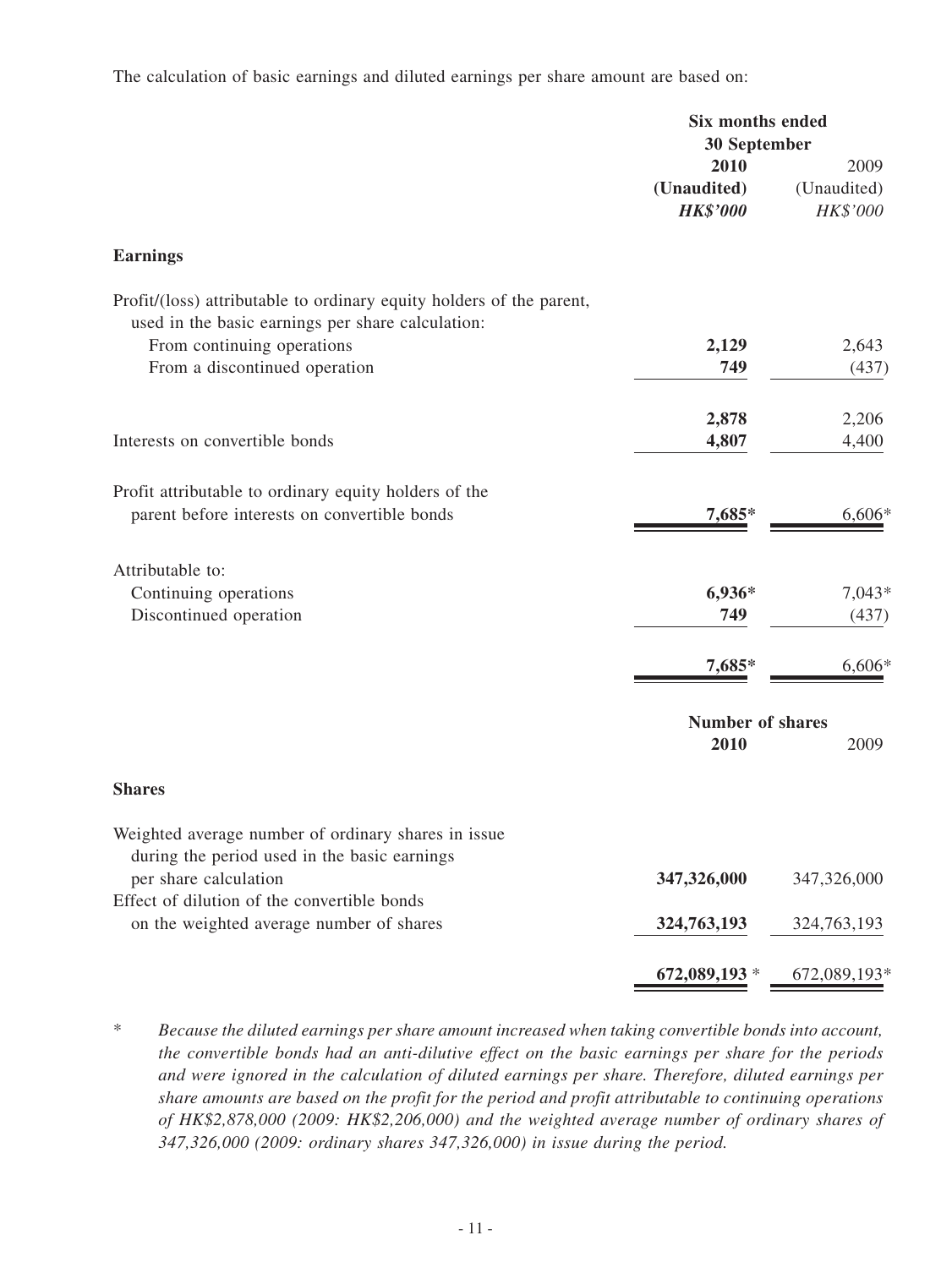#### **10. TRADE RECEIVABLES**

|                   | 30 September    | 31 March  |
|-------------------|-----------------|-----------|
|                   | 2010            | 2010      |
|                   | (Unaudited)     | (Audited) |
|                   | <b>HK\$'000</b> | HK\$'000  |
| Trade receivables | 13,398          | 19,085    |
| Impairment        | (1,189)         | (3,260)   |
|                   | 12,209          | 15,825    |

The Group grants to its trade customers credit periods that normally ranging from cash on delivery to 60 days. A longer credit period is granted to a few customers with long business relationships with the Group and with strong financial positions. The Group seeks to maintain strict control over its outstanding receivables to minimise credit risk. Overdue balances are reviewed regularly by senior management. In view of the aforementioned and the fact that the Group's trade receivables relate to a large number of diversified customers, there is no significant concentration of credit risk. Trade receivables are noninterest-bearing.

An aged analysis for the trade receivables as at 30 September 2010, based on invoice date and net of impairment of trade receivables, is as follows:

| As at           | As at     |
|-----------------|-----------|
| 30 September    | 31 March  |
| 2010            | 2010      |
| (Unaudited)     | (Audited) |
| <b>HK\$'000</b> | HK\$'000  |
| 4,896           | 5,084     |
| 1,177           | 2,107     |
| 425             | 286       |
| 5,711           | 8,348     |
| 12,209          | 15,825    |
|                 |           |

#### **11. TRADE PAYABLES**

An aged analysis of trade payables as at 30 September 2010, based on invoice date, is as follows:

|                    | 30 September<br>2010           | 31 March<br>2010      |
|--------------------|--------------------------------|-----------------------|
|                    | (Unaudited)<br><b>HK\$'000</b> | (Audited)<br>HK\$'000 |
| Current to 30 days | 6,155                          | 2,343                 |
| $31 - 60$ days     | 1,718                          | 2,294                 |
| Over 60 days       | 4,749                          | 2,683                 |
|                    | 12,622                         | 7,320                 |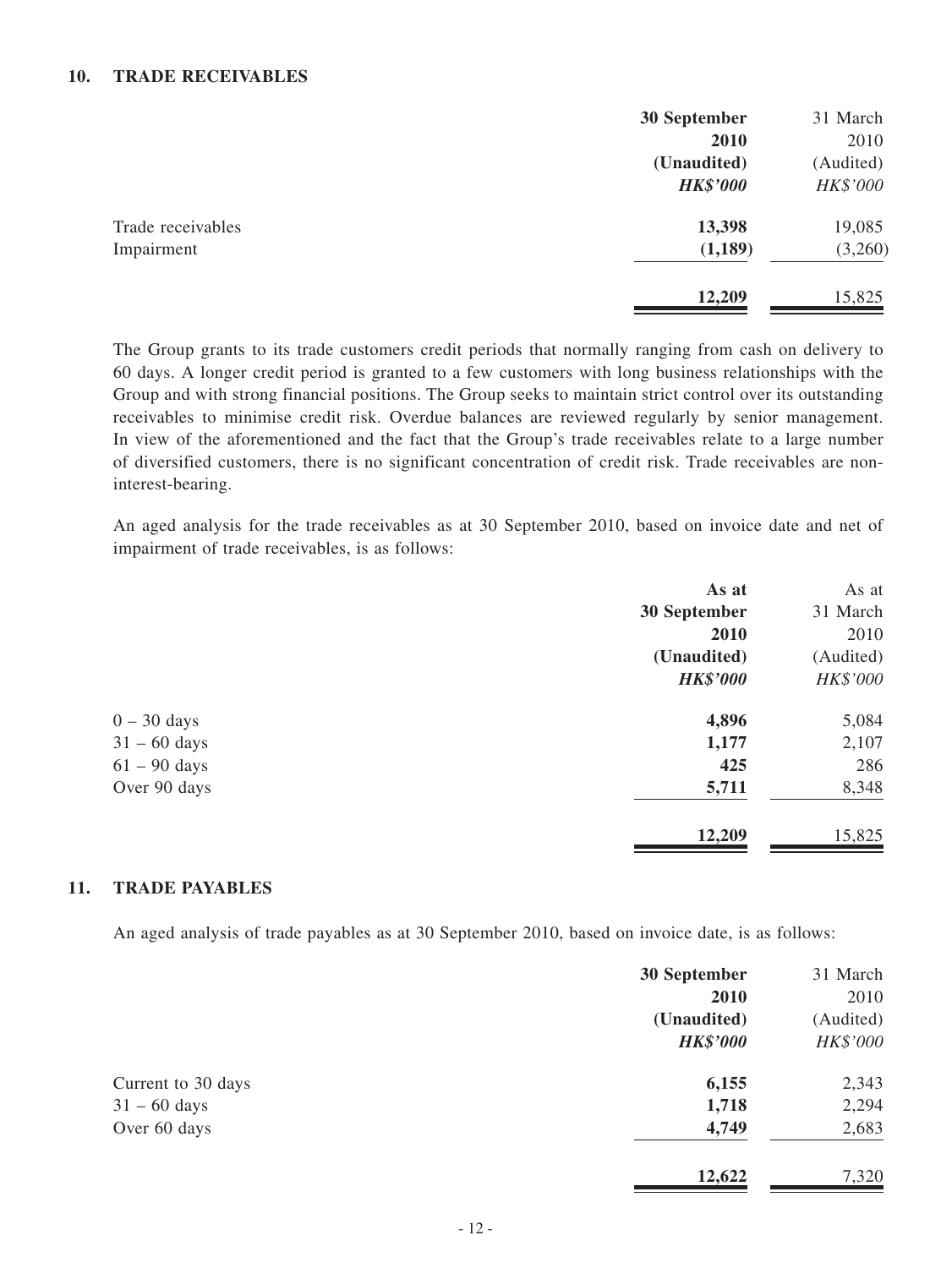### **INTERIM DIVIDEND**

The Board does not propose the payment of an interim dividend for the six months ended 30 September 2010 (2009: Nil).

### **REVIEW OF OPERATION**

The Group had revenue from continuing operations of HK\$65.8 million for the six months ended 30 September 2010 (2009: HK\$64.6 million). Profit for the period was HK\$2.8 million (2009: HK\$2.2 million) which included profit from a discontinued operation of HK\$0.7 million (2009: loss of HK\$0.4 million).

### **BUSINESS PROSPECT**

After the disposal of the building services contracting and maintenance business, hotel and restaurant operations in the People's Republic of China will become the Group's principal business. The Group could utilise the proceeds from the disposal to invest in other potential business with prosperous growth and improve our existing core business in Nanning Hotel.

Recognising the efforts of the PRC government in promoting the economies of the less developed regions and the rapid development of local tourism industry in the second tier cities in the PRC, the Directors believe that the Nanning Hotel will enable the Group to capture the results of economic boom in Guangxi Zhuang Autonomous Region.

### **FINANCIAL REVIEW**

### **Liquidity and financial resources**

The Group's cash and bank balances are mostly in Hong Kong dollars and Renminbi. As at 30 September 2010, the Group had unpledged cash and bank deposits balances of approximately HK\$82.3 million (31 March 2010: HK\$86.9 million). As at 30 September 2010, the Group had outstanding bank borrowing for the amount of HK\$256.6 million (31 March 2010: HK\$256.6 million). The gearing ratio of the Group which represented the net debt divided by the total capital plus net debt, was 42% (31 March 2010: 44%).

### **Funding and treasury policy**

The assets and liabilities of the Group are mainly denominated in Hong Kong dollars and Renminbi. The Group's bank borrowing is on a floating rate at the prime rate of the People's Bank of China. The maximum bank borrowing granted by bank given to the Group and a subsidiary is HK\$361.6 million (31 March 2010: HK\$361.6 million). Taking into account of cash on hand and available credit facilities, the Group has sufficient working capital for its present requirement. The Renminbi has been pegged to a basket of currencies. Accordingly, the Group has minimal exposure to Renminbi exchange fluctuation.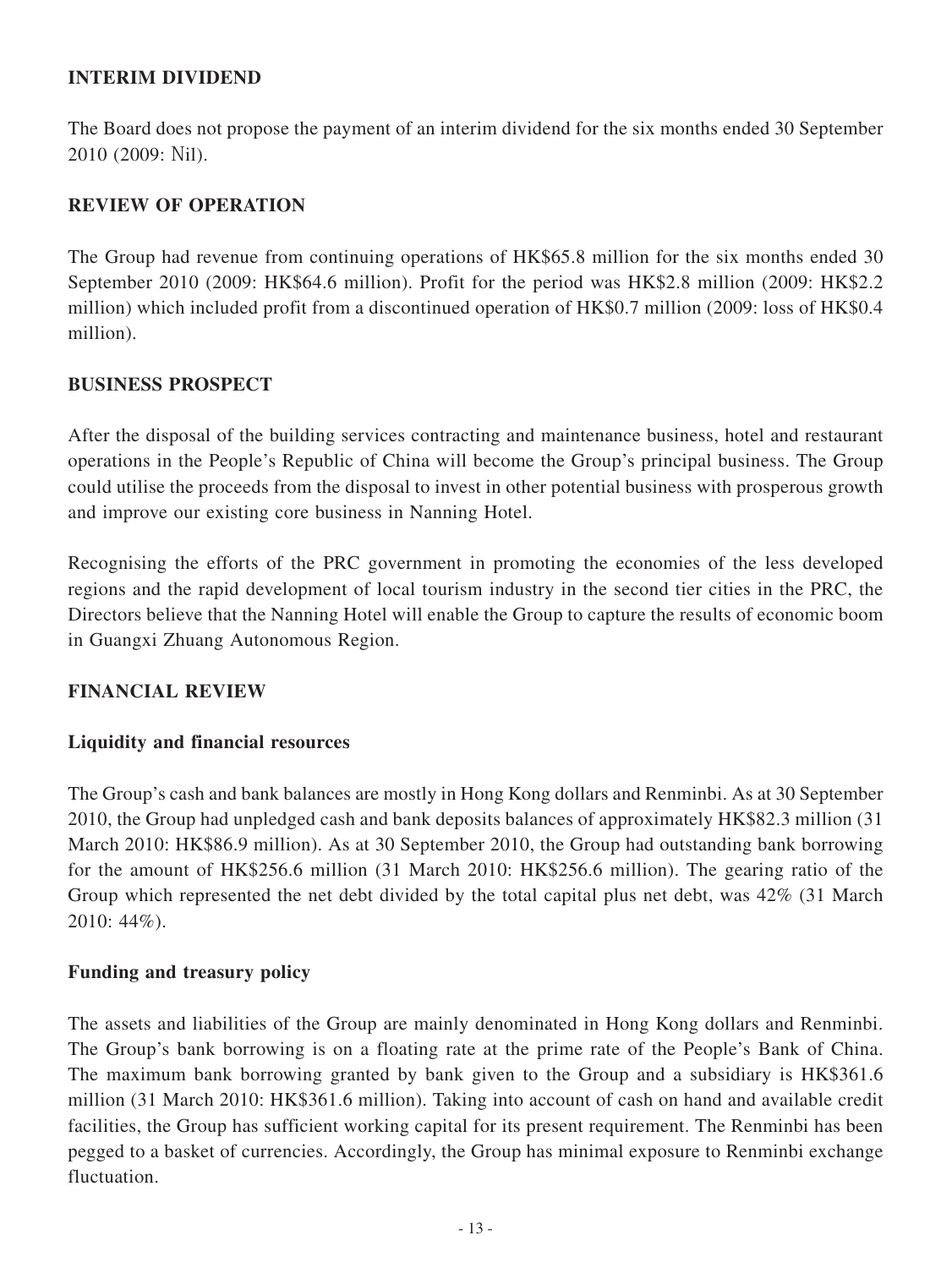### **Pledge of assets**

As at 30 September 2010, the hotel properties held with an aggregate net book value of approximately HK\$479.1 million (31 March 2010: HK\$486.8 million) were mortgaged to a bank to secure banking facilities granted to the Group.

#### **Investments**

As at 30 September 2010, the Group had no investment in listed and unlisted equity securities (31 March 2010: Nil).

### **Contingent liability**

As at 30 September 2010, the Group had no significant contingent liabilities.

#### **Employees and remuneration policies**

The Group employed approximately 610 employees as at 30 September 2010 (31 March 2010: 610). Remuneration is determined by reference to market terms and the qualifications and experience of the staff concerned. Salaries are reviewed annually depending on individual merits. The Group also provides other benefits including retirement benefits scheme, medical insurance and educational subsidies to all eligible staff.

### **CORPORATE GOVERNANCE**

#### **Model Code for Securities Transactions By Directors**

The Company has adopted the Model Code for Securities Transactions by Directors of Listed Issuer (the "Model Code") set out in Appendix 10 of the Listing Rules. On specific enquiries made, all directors of the Company have confirmed that they have complied with the required standard set out in the Model Code throughout the six months ended 30 September 2010.

#### **Compliance with the Code on Corporate Governance Practices**

In the opinion of the directors, the Company has complied with the applicable code provisions of the Code on Corporate Governance Practices (the "CG Code") as set out in Appendix 14 of the Listing Rules during the interim period, except that:

1. CG Code provision A.4.1 stipulates that non-executive directors should be appointed for a specific term and subject to re-election. All the existing non-executive directors of the Company do not have a specific term of appointment but are subject to retirement by rotation and re-election at the annual general meeting in accordance with the Bye-laws of the Company. As such, the Board considers that sufficient measures have been taken to ensure that the Company's corporate governance practices are no less exacting than those in the CG Code.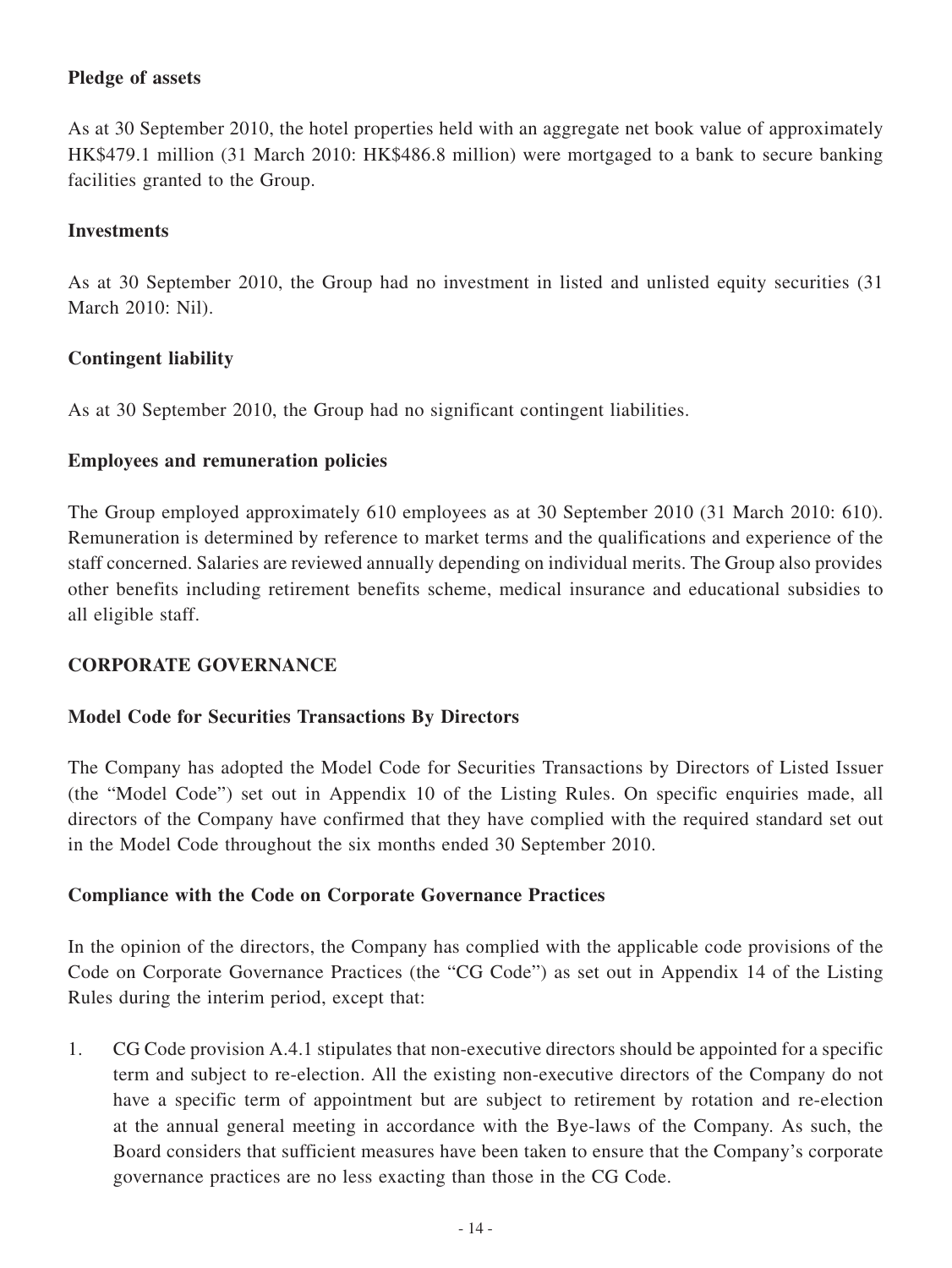- 2. CG Code provision A.4.2 stipulates that every director, including those appointed for a specific term, should be subject to retirement by rotation at least once every three years. The Board will ensure the retirement of each director, other than those hold office as Executive Chairman or Managing Director, by rotation at least once every three years in order to comply with the CG Code. The Board presently considered that the continuity of office of the Executive Chairman or Managing Director provides the Group a strong and consistent leadership and is of great importance to the smooth operations of the Group.
- 3. CG Code provision B.1.3 stipulates that the terms of reference of the Remuneration Committee should include, as a minimum, those specific duties as set out in the CG Code provisions. The Company has adopted the terms of reference for the Company's Remuneration Committee on 21 December 2005, which was subsequently amended. Pursuant to the terms of reference for the Remuneration Committee, it is stipulated that the Remuneration Committee has the duty to "review" as opposed to "determine" the specific remuneration packages of executive directors and senior management.

The remuneration of the executive directors and senior management of the Company is reviewed by the Remuneration Committee and recommended to the Board and the Chairman of the Board respectively for determination, taking into account of market pay and individual performance. In the opinion of the directors, the current practice serves the same purpose as laid down by the CG Code.

4. CG Code provision E.1.2 of the CG Code stipulates that the chairman of the Board should attend the annual general meeting of the Company. The chairman did not attend the 2010 annual general meeting due to other business engagement. An executive director had chaired the 2010 annual general meeting and answered questions from the shareholders. In the opinion of the directors, the Company had provided the useful and convenient forum for shareholders to exchange views with the Board, and with each other and had the same purposes as laid down by CG Code.

### **Audit Committee**

The audit committee of the Company ("Audit Committee") comprises three directors, all of whom are independent non-executive directors, namely Mr. Palaschuk Derek Myles (Chairman), Professor Ye Jianping and Mr. Yao Xusheng. Regular meetings have been held by the Audit Committee of the Company since establishment and it meets at least twice each year to review and supervise the Group's financial reporting process and internal control. The Company's interim results for the six months ended 30 September 2010 have not been audited, but have been reviewed by the Audit Committee.

### **Director's Securities Transactions**

The Company has adopted the Model Code for Securities Transactions by Directors of Listed Issuers (the "Model Code") as set out in Appendix 10 to the Listing Rules.